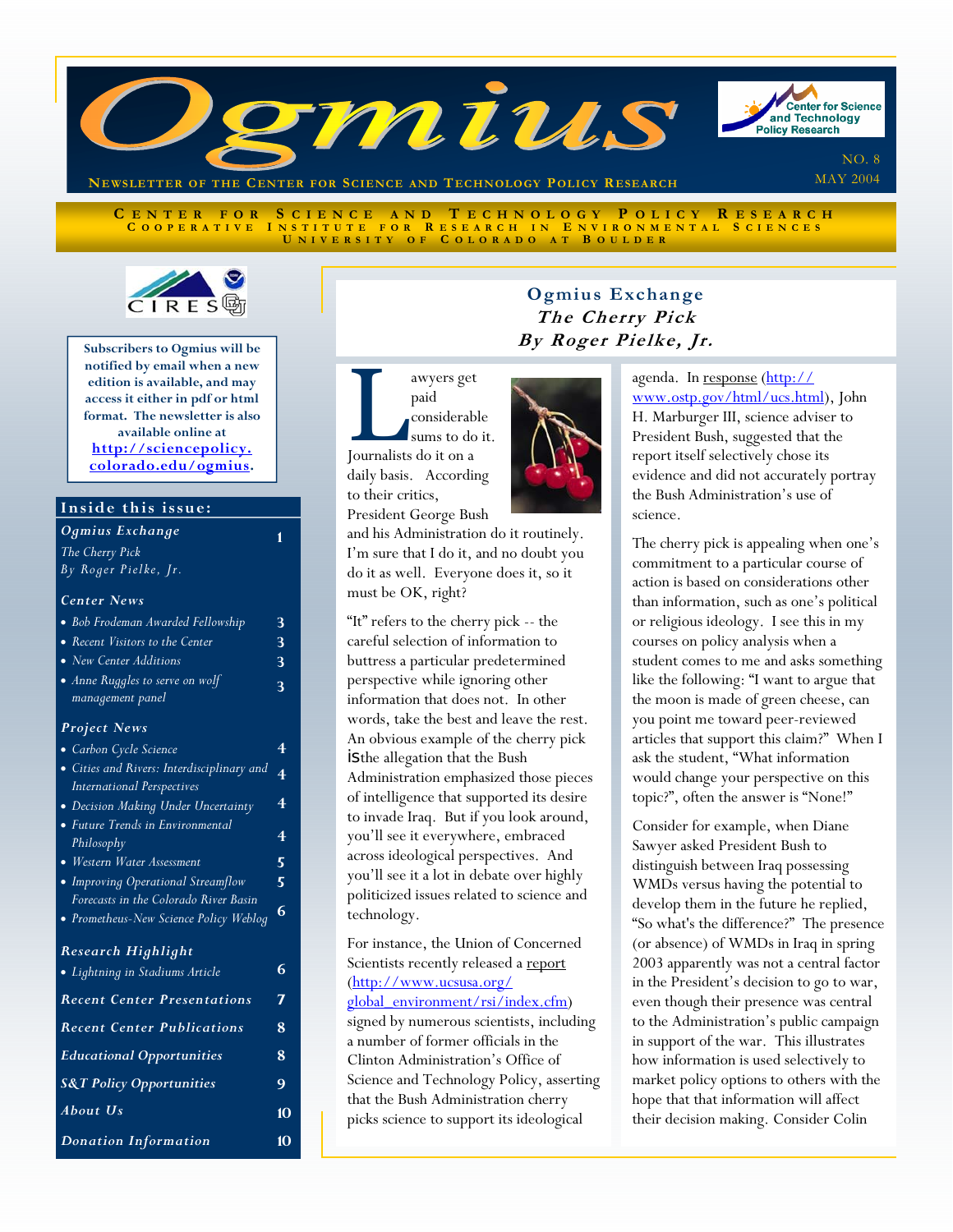Powell who apparently spoke out of step with the rest of the Administration (he was, in his own words, "a little forward on his skis") when referring to the decision to go to war he suggested that the "absence of a [WMD] stockpile changes the political calculus; it changes the answer you get."

How the media reports the latest findings – scientific or otherwise -- facilitates the cherry pick. The constant dripdrip-drip of studies and reports – frequently embargoed by leading journals and agencies to enhance the appearance of newsworthiness – is routinely followed by advocates of this or that perspective scrambling to issue press releases highlighting how the new finding vindicates their perspective and demolishes that of their opponents.

Consequently, the general public may be confused when reading this week that coffee causes cancer, because last week the media reported that coffee prevents cancer. But this is how science, or intelligence gathering more generally, actually works. The most recent study adds only a bit of information to a vast sea of previous research and knowledge, and consequently is rarely definitive. Smoking guns are rare. Often the most accurate appraisal of information is "we simply don't know for sure." But decisions --Drink coffee? Invade Iraq? Regulate emissions? -- have to be made anyway.

When faced with uncertainty we frequently base our commitments to particular actions on factors other than facts. Familiar examples of strategies that we use include: innocent until proven guilty, the precautionary principle, and the doctrine of preemption. In such cases, "facts" are simply resources for marketing our preferences to others. As Ivo Daalder and James Lindsay observe in their recent book on United States foreign policy, "Journalists and intellectuals often assume that beliefs are built on a foundation of facts. This assumption is usually wrong… people generally come to their beliefs about how the world works long before they encounter facts."

The cherry pick is facilitated by the world's fundamental complexity and uncertainty and the corresponding diversity of information at our disposal. A former aid to Vice President Dick Cheney explained in an interview with Seymour Hersh how the cherry pick works in practice: "There's so much intelligence out there that it's easy to pick and choose your case. It opens things up to cherry-picking." This is a familiar situation to those who study the role of scientific information in decision making. As Daniel Sarewitz observes (http:// [www.cspo.org/products/articles/excess.objectivity.html\),](http://www.cspo.org/products/articles/excess.objectivity.html)  "Rather than resolving political debate, science often becomes ammunition in partisan squabbling, mobilized selectively by contending sides to bolster their positions."

So what to do? You can ask yourself the following question in any policy context to see if information actually matters to you: "What information would lead me to change my commitment to a particular course of action?" If the answer is "no information" then watch out! When you make arguments claiming that the "facts" dictate a certain course of action you might be engaging in the cherry pick.

For policy making more broadly, if we want to avoid competing political positions each using cherry-picked information then we need to encourage leaders and institutions to support "honest information brokers" as a counterweight to special or partisan interests. But such "honest brokers" need to do more than just focus on "facts;" they also need to place facts into policy context. Rather than using information to narrow the scope of choice, as is the province of issue advocates, such brokers might contribute to the expansion of choice. These types of honest brokers might play two important roles.

First, they could facilitate effective decision making by developing policy alternatives that are robust to information uncertainty. Everyone who has a retirement account is familiar with an investment strategy of "diversification." Diversification seeks to accommodate uncertainties in future market performance by developing a portfolio that will perform well under any conditions. Policies that are robust to information uncertainty might perform well no matter whose "facts" are eventually borne out to be true.

Second, honest brokers foster democratic accountability. There is a reason why intelligence organizations and scientists are expected to be independent of political pressures. Yet, we also ask those same groups to provide information that is directly relevant to the needs of policy makers. Simultaneously meeting the challenges of policy relevance and political independence is not easy. Even though information often can't dictate a single course of action, it can inform the scope of choice, and in some cases, point to paths unseen and alternatives untried.

Unlike any time before our era is characterized by easy access to complex information. The challenge before us is to develop the skills and tools necessary to use such information effectively in policy and politics. Otherwise information will play little or no role in decision making because everyone has access to information and experts that bolster their particular perspective. Today, we need honest brokers more than ever.

> Roger Pielke, Jr. [pielke@cires.colorado.edu](mailto: pielke@cires.colorado.edu)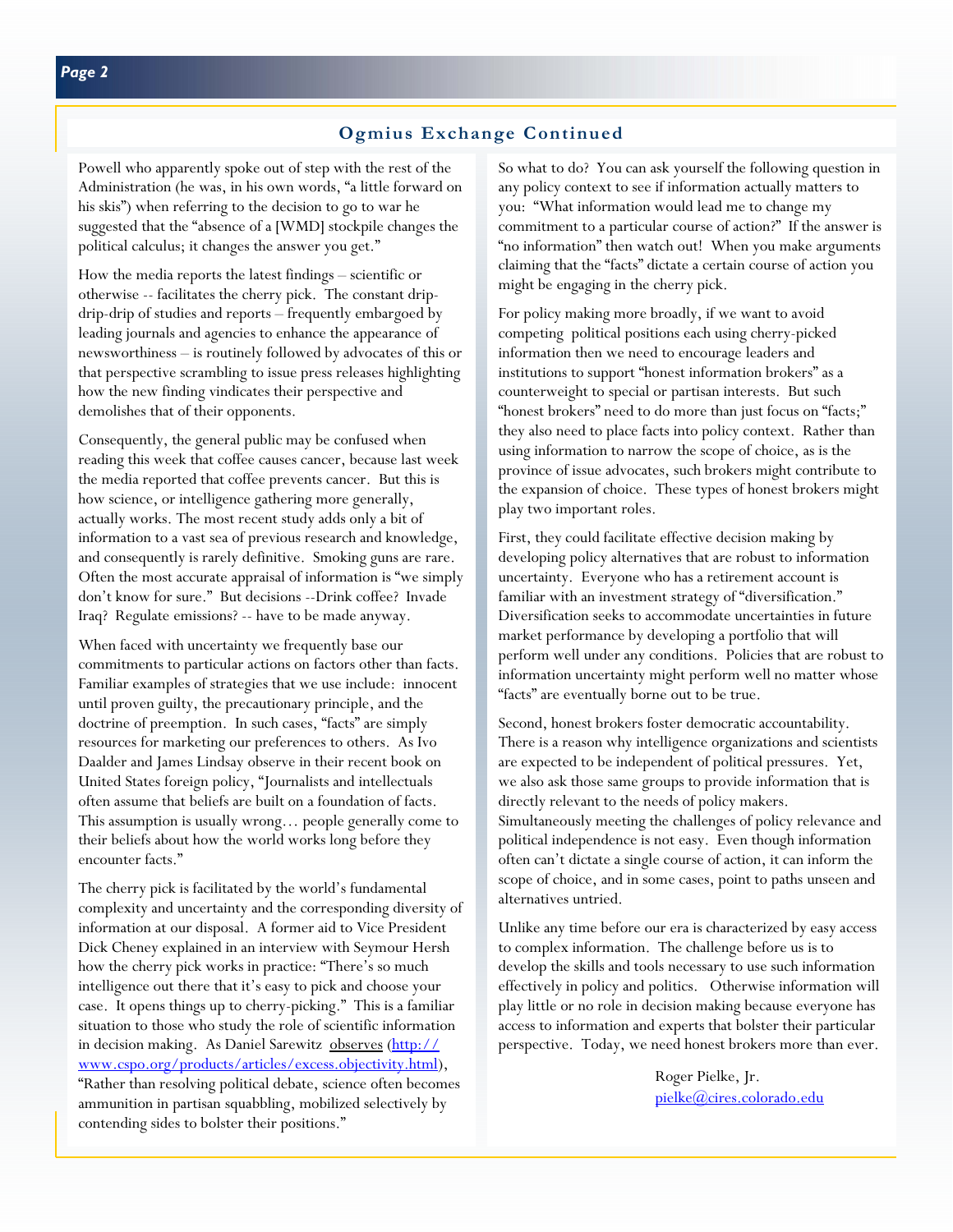# **Center News Bob Frodeman Awarded Fellowship**

**C** enter Research Scientist Robert<br> **Economic and Social Research Council**<br> **ECONOMIC AND RESEARCH Frodeman** has been awarded an (ESRC) fellowship to visit Lancaster University, England in the fall of 2004. The ESRC

fellowship is designed to support US scholars to visit and



engage in collaborative activities with members of ESRCsupported projects in Britain. Frodeman will explore collaborative opportunities between Lancaster's Institute for Environment, Philosophy, and Public Policy, and the CIRES Policy Center in the areas of environmental philosophy and policy, nanotechnology, and biotechnology.

# **Center News Recent Visitors to the Center**

unilla Öberg from the Department of Thematic Studies, Campus Norrrköping, Linköpings universitet, visited the Center March 4-11, 2004 to begin a collaboration on a project for which she has



recently been awarded support in Sweden. The project is called "Climate Science and Policy Beyond 2012" or CSP 2012+. The overarching objective of CSP 2012+ is to develop action alternatives to support international climate change decision making with an explicit focus on the period 2012 and beyond. The project's focus is on the current, expected future and potential role of knowledge in international climate negotiations. The operational aims are as follows: (i) to identify and specify the knowledge that will be needed to inform future climate policy and (ii) to suggest and

develop strategies for helping decision makers and scientists to effectively create, communicate and ultimately use this knowledge to improve policy. The CIRES Policy Center is a major international collaborator. The project formally kicks off this summer.

P rofessor **Wolfgang Krohn**, provost and professor of science, technology, and society at the University of Bielefeld, Germany, is visiting the Center for



three months. Professor Krohn works at Bielefeld's Institute for Science and Technology Studies, and does research on questions at the intersection of history, philosophy, science, and culture. During his visit he will be finishing a manuscript on the philosophy of technology, and will be exploring opportunities for future collaborations with the Center.

# **Center News New Center Additions**

**Lauren McCain recently joined the**<br>Center as a Visiting Scholar. Lauren<br>received her Ph.D. from the Universe Center as a Visiting Scholar. Lauren received her Ph.D. from the University of Colorado Political Science department in 2003. Her dissertation appraised key policies shaping the Human Genome Project research

and technology development. Lauren has worked on S&T policy issues with the International Rivers Network in Berkeley, California, the National Center for Genome Resources in Santa Fe, New Mexico, and the Center for



Science, Policy, & Outcomes in Washington, DC.

iana Roth recently joined the Center. Diana is working with the Environmental Technology Lab (ETL) at



NOAA and the Center to develop a research program in the societal aspects of weather, focusing on the use and value of weather information in decision making. Diana has a background in soil science and statistics and has experience in policy and consulting.

# **Center News**

# **Anne Ruggles to serve on wolf management panel**

**C** enter Visiting Scholar **Anne Ruggles** was one of 21 people selected to serve on a new panel that will designal a management plan for wolves migrating into Colorad people selected to serve on a new panel that will design a management plan for wolves migrating into Colorado.

Anne previously served on the Alaska Wolf Management Planning Team.

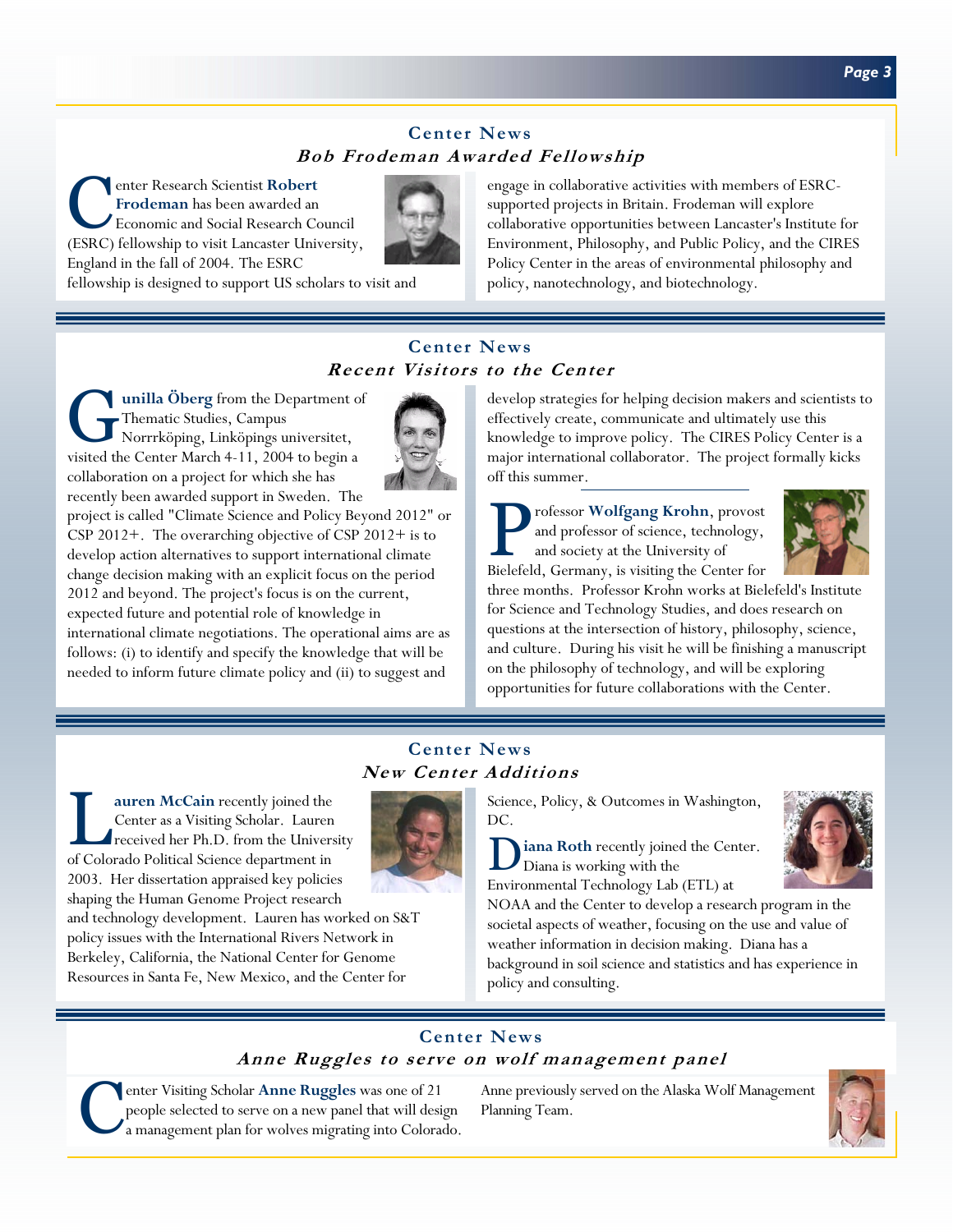# **Project News**

**Carbon Cycle Science: Reconciling Supply and Demand--Understanding and enhancing the linkages between decision making and carbon cycle research** 

n September 16-17, 2004, the <u>Carbon Cycle Science</u><br>
(http://sciencepolicy.colorado.edu/carboncycle/) project will host a workshop entitled "Carbon Cycle Science: Reconciling Supply and Demand" [\(http://sciencepolicy.colorado.edu/carboncycle/workshop/\)](http://sciencepolicy.colorado.edu/carboncycle/workshop/) 

to bring together actors representing both supply and demand sectors of carbon cycle research, research administrators, and policy analysts to discuss and debate findings and develop a



recommendation for a research agenda and institutional structure that would enhance and enable the ability of the North American Carbon Program to effectively reconcile supply and demand for carbon cycle information.

For more information, contact [elizabeth.mcnie@colorado.edu.](mailto: elizabeth.mcnie@colorado.edu) 

# **Project News Cities and Rivers: Interdisciplinary and International Perspectives**

The New Directions Initiative (http://<br>
sciencepolicy.colorado.edu/newdirec<br>
awarded a \$48,000 grant from the Na<br>
Foundation for a workshop in St Pete<br>
in Iune of 2004 for 30 participants (12 American [sciencepolicy.colorado.edu/newdirections/\) w](http://sciencepolicy.colorado.edu/newdirections/)as awarded a \$48,000 grant from the National Science Foundation for a workshop in St Petersburg, Russia in June of 2004 for 30 participants (12 American and 18 Russian), on the theme of "Cities and Rivers: Interdisciplinary and International Perspectives." This workshop will build upon the work of the New Directions Initiative in order to develop a testable model for interdisciplinary collaborations on issues at the intersection of science and society. The

workshop is part of The Neva Project [\(http://fla.esf.edu/](http://fla.esf.edu/research/Nevaproject/home.htm) research/ Nevaproject/ home.htm), a collaborative attempt to look at four sites on



the Neva River in St. Petersburg, Russia, from both the ecological and cultural perspectives simultaneously.

# **Project News Decision Making Under Uncertainty**

The National Science Foundation selected the<br>Center's Science Policy Assessment and Rese<br>on Climate (SPARC) proposal for a site visit<br>March (see the <u>October 2003 issue</u> of Ogmiu<br>more information about the proposal (http:/ Center's Science Policy Assessment and Research on Climate (SPARC) proposal for a site visit in March (see the October 2003 issue of Ogmius for more information about the proposal (http:// [sciencepolicy.colorado.edu/ogmius/archives/issue\\_6/](http://sciencepolicy.colorado.edu/ogmius/archives/issue_6/news.html)

[news.html\)\).](http://sciencepolicy.colorado.edu/ogmius/archives/issue_6/news.html) The 5-year, \$7 million proposal was submitted under the NSF's Decision Making Under Uncertainty program. A final decision on the proposal is anticipated within the next few months and will be reported in a future issue of Ogmius.

# **Project News Future Trends in Environmental Philosophy**

The first annual meeting<br>
intended to bring together<br>
the environmental philosophy community will<br>
occur from June 1-4 at the Highlands Center, on<br>
the border of Rocky Mountain National Park 40 minutes from intended to bring together the environmental philosophy community will occur from June 1-4 at the Highlands Center, on

Boulder, Colorado. The meeting, sponsored by CU's Policy Center, will bring together the International Association for Environmental Philosophy and the International Society for Environmental Ethics. In addition to contributed papers, the program will include leading figures in the field.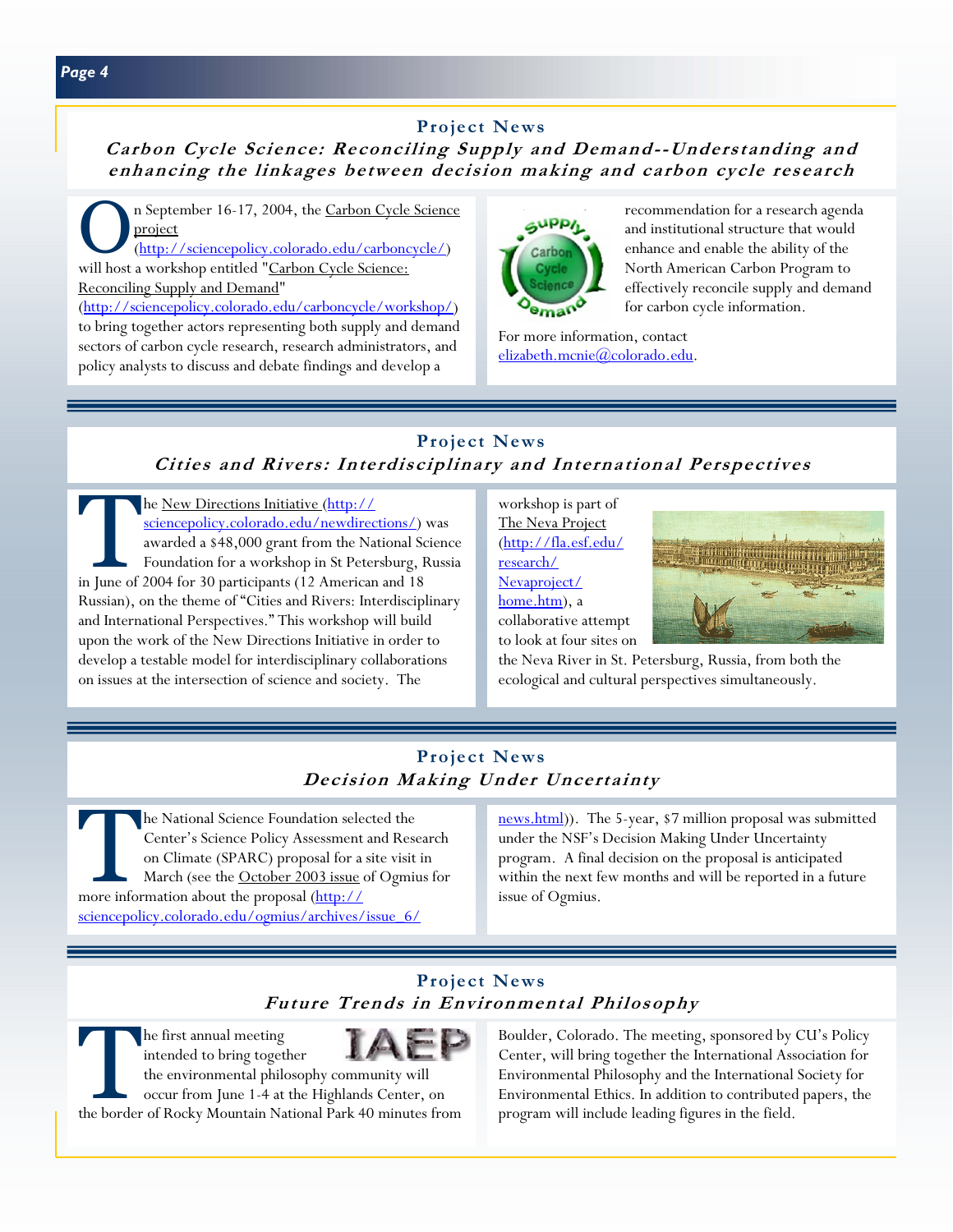# CENTER FOR SCIENCE AND TECHNOLOGY POLICY RESEARCH<br>COOPERATIVE INSTITUTE FOR RESEARCH IN ENVIRONMENTAL SCIENCES<br>UNIVERSITY OF COLORADO AT BOULDER

| Subscribers to Ogmius will be   |
|---------------------------------|
| notified by email when a new    |
| edition is available, and may   |
| access it either in pdf or html |
| format. The newsletter is also  |
| available online at             |
| http://sciencepolicy.           |
| colorado.edu/ogmius.            |
|                                 |

### Inside this issue:

| Ogmius Exchange<br>The Cherry Pick<br>By Roger Pielke, Jr.                                                                                                                                                                                                                                                                                           | 1                             |
|------------------------------------------------------------------------------------------------------------------------------------------------------------------------------------------------------------------------------------------------------------------------------------------------------------------------------------------------------|-------------------------------|
| <b>Center News</b><br>x Bob Frodeman Awarded Felle 3<br>x Recent Visitors to the Center 3<br>xNew Center Additions<br>x Anne Ruggles to serve on wo<br>management panel                                                                                                                                                                              | 3<br>$\overline{3}$           |
| <b>Project News</b><br>x Carbon Cycle Science<br>x Cities and Rivers: Interdiscipl<br><b>International Perspectives</b><br>x Decision Making Under Unce 4<br>xFuture Trends in Environmen<br>Philosophy<br>xWestern Water Assessment<br>x Improving Operational Strean 5<br>Forecasts in the Colorado Riv<br>xPrometheus-New Science Pc <sup>6</sup> | 4<br>$\overline{A}$<br>4<br>5 |
| <b>Research Highlight</b><br>x Lightning ina&tums Article                                                                                                                                                                                                                                                                                            | 6                             |
| <b>Recent Center Presentation</b>                                                                                                                                                                                                                                                                                                                    | 7                             |
| <b>Recent Center Publications</b>                                                                                                                                                                                                                                                                                                                    | 8                             |
| <b>Educational Opportunities</b>                                                                                                                                                                                                                                                                                                                     | 8                             |
| <b>S&amp;T Policy Opportunities</b>                                                                                                                                                                                                                                                                                                                  | 9                             |
| About Us                                                                                                                                                                                                                                                                                                                                             | 10                            |
| <b>Donation Information</b>                                                                                                                                                                                                                                                                                                                          | 10                            |

awyers get paid considerable sums to do it. Journalists do it on a daily basis. According to their critics. **President George Bush** and his Administration do it routinely I'm sure that I do it, and no doubt yo do it as well. Everyone does it, so it must be OK, right?

"It" refers to the cherry pick -- the careful selection of information to buttress a particular predetermined perspective while ignoring other information that does not. In other words, take the best and leave the re An obvious example of the cherry piis the allegation that the Bush of intelligence that supported its des to invade Iraq. But if you look aroun you'll see it everywhere, embraced across ideological perspectives. An you'll see it a lot in debate over high! politicized issues related to science technology.

For instance, the Union of Concerne Scientists recently released a report (http://www.ucsusa.org/ global environment/rsi/index.)cfm signed by numerous scientists, inclu a number of former officials in the Clinton Administration's Office of Science and Technology Policy, ass that the Bush Administration cherry picks science to support its ideologic their decision making. Consider Colin

Ogmius Exchange The Cherry Pick By Roger Pielke, Jr.

> agenda. In responste:// www.ostp.gov/html/ucs.htmlJohn H. Marburger III, science adviser to President Bush, suggested that the report itself selectively chose its evidence and did not accurately portray the Bush Administration's use of science.

The cherry pick is appealing when one's commitment to a particular course of action is based on considerations other than information, such as one's political or religious ideology. I see this in my courses on policy analysis when a student comes to me and asks something like the following: "I want to argue that the moon is made of green cheese, can you point me toward peer-reviewed articles that support this claim?" When I ask the student, "What information Administration emphasized those pic would change your perspective on this topic?", often the answer is "None!"

> Consider for example, when Diane Sawyer asked President Bush to distinguish between Iraq possessing WMDs versus having the potential to develop them in the future he replied, "So what's the difference?" The presence (or absence) of WMDs in Iraq in spring 2003 apparently was not a central factor in the President's decision to go to war, even though their presence was central to the Administration's public campaign in support of the war. This illustrates how information is used selectively to market policy options to others with the hope that that information will affect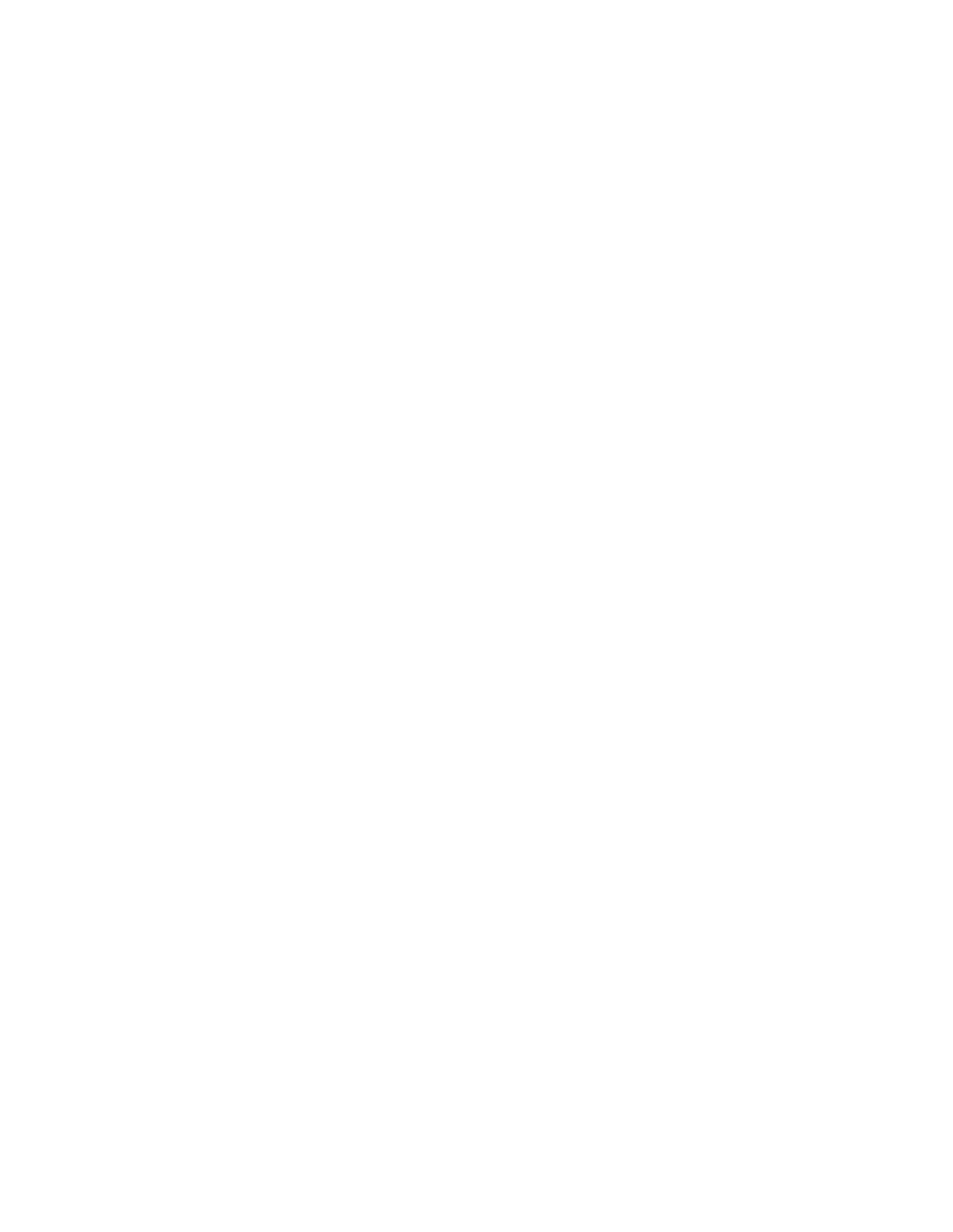# **Project News Prometheus—New Science Policy Weblog**

The Center<br>
is happy to<br>
amounce<br>
the creation of <u>Prometheus: The Science Policy</u><br>
Weblog (http://sciencepolicy.colorado.edu/prometheus/). **PROMETHEUS** is happy to announce the creation of Prometheus: The Science Policy

Prometheus hosts science policy news and commentary, and provides a place for public comment and discussion. We hope the site provides a useful service to the science policy community, and we encourage readers to visit and contribute to the site.

# **Research Highlight Lightning in Stadiums Article**

I n this issue of Ogmius we begin to highlight research<br>projects at the Center. Our first highlight is a study b<br>ENVS graduate students Joel Gratz and Erik Noble, projects at the Center. Our first highlight is a study by ENVS graduate students Joel Gratz and Erik Noble, along with MBA candidate Ryan Church, examining policy responses to the threat of lightning in large college football stadiums.

### **Lightning, Outdoor Stadiums, and Spectator Safety**

hen lightning threatens an outdoor activity, the activity is usually postponed so that people may seek the shelter of a safe structure. When lightning threatens a large outdoor stadium, the game or event itself is usually postponed but it is often difficult to ensure the safety of tens of thousands of spectators who remain in the stadium.

A recent study completed by Joel Gratz (ENVS), Erik Noble (ENVS), and Ryan Church (MBA) found that many large college football stadiums do not have an emergency plan specifically for adverse weather situations. Although stadiums may employ a general evacuation plan, a complete stadium evacuation is counterproductive to achieving lightning safety for spectators. Simply asking fans to exit the stadium leaves people in an outdoor, high-risk environment. Further, the safety of an entire crowd is in jeopardy when stadium officials allow uncontrolled crowd movements as spectators look for sheltered areas within the stadium.

Mass outdoor events which fill stadiums to capacity (usually concerts and football games) are at the highest risk since there is little room for people to move about. The study detailed at least five lightning-related incidents which occurred at college football games within the last two years. In some cases, stadium officials did not have adequate and timely knowledge of an approaching storm. In other cases when stadium officials did have knowledge of an approaching storm, directions given to the crowd frequently resulted in near panic situations where stadium exits were blocked and/or fans were left in the open during the lightning storm.

In the case of collegiate sports, general lightning safety recommendations exist for both players and spectators. Nevertheless, each stadium is responsible for its specific action plan to ensure the safety of spectators. In most cases, weather-related emergency action plans do not exist or do a poor job of controlling crowd movements and ensuring the safety of tens to hundreds of thousands of fans.

This study recommended that stadiums and other outdoor venues develop an action plan specific to weather (main focus on lightning) situations. This action plan should incorporate crowd management strategies to ensure the efficient movement of spectators to safe locations. Or, the stadium may choose to add certain features (more lightning rods and/ or suspended, grounded wires) so that spectators are protected from lightning and can remain in their seats. Either option is effective, so it is the stadium's responsibility to choose a preferred method.

Outdoor events are usually stopped when lightning is close by, but few large events have adequate plans to protect the large number of people in attendance. Outdoor stadiums should fix this safety problem before more incidents occur.

For more details, please see the **complete study** (PDF): http://ucsu.colorado.edu/~gratz/lightning/

A version of this article will appear on NOAA's lightning [safety website \(http://www.lightningsafety.noaa.gov\) in t](http://www.lightningsafety.noaa.gov)he near future.

> Joel Gratz [Joel.gratz@colorado.edu](mailto: Joel.gratz@colorado.edu)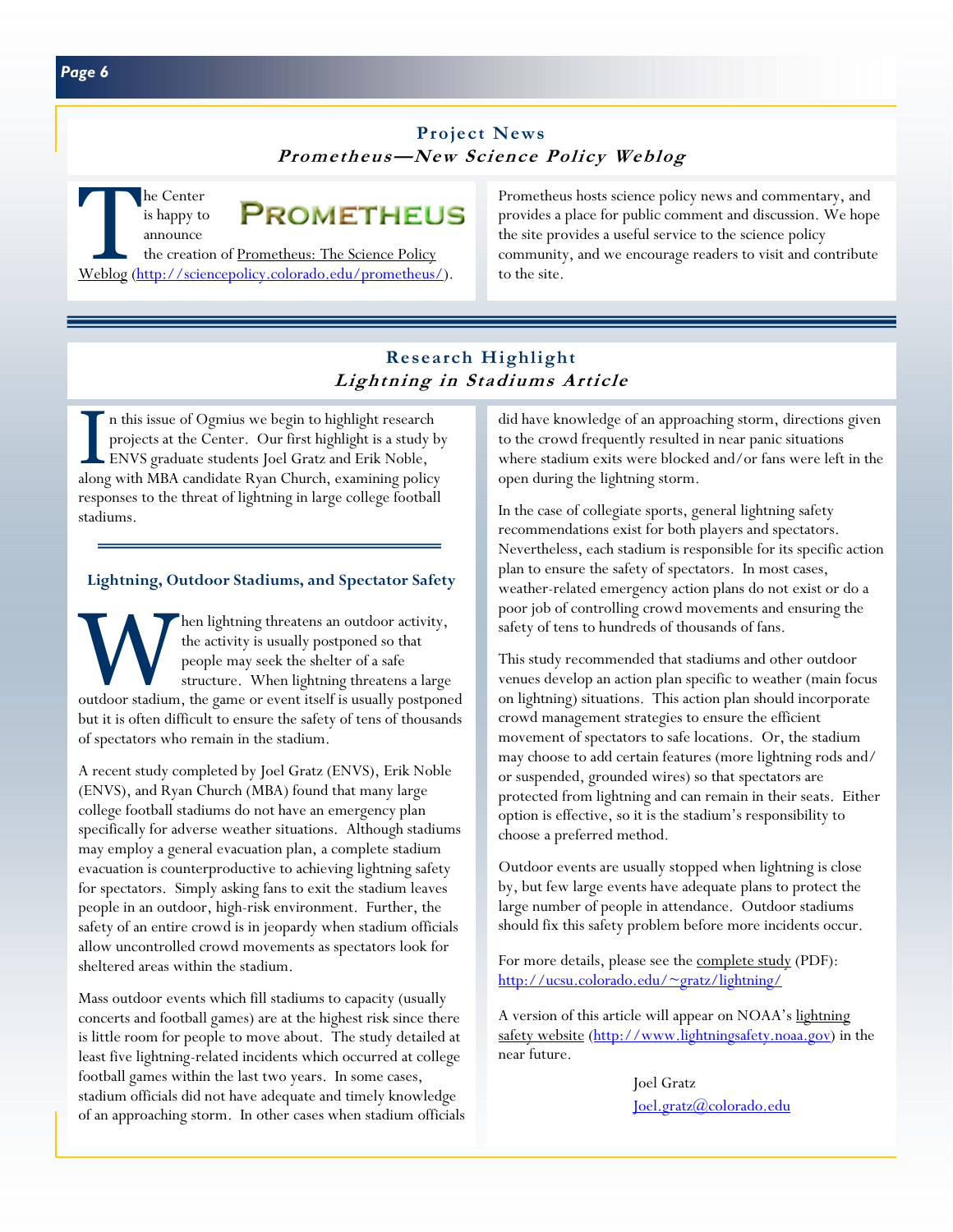# **Page**

### **Recent Center Presentations**

# $G$  raduate student **Joel Gratz** (http://<br>
<u>Sciencepolicy.colorado.edu/homepages/joel\_gratz/</u>)

gave a presentation to 15-20 TV meteorologists in Lake Tahoe in January about his research on the policies and responses of large outdoor stadiums to the threat of lightning. Television stations in Orlando, Florida, and Tuscaloosa, Alabama ran interviews of Joel discussing his research. Joel also spoke to the Center's noontime seminar series about his research.

O n January 26 **Dr. Susi Moser** of the Environmental and Societal Impacts Group (http://www.esig.ucar.edu/ index.html) at NCAR gave a presentation at the Center entitled "Confused and Scared and Deeply in Denial: Thinking Out Loud About How to Improve Climate Change Communication and Facilitate Social Change."

### 

O [n February 2 the Center sponsored a talk by](http://pewagbiotech.org/about/staff/rodemeyer.php3) **Michael Rodemeyer** (http://pewagbiotech.org/about/staff/ rodemeyer.php3) of the Pew Initiative on Food and [Biotechnology \(http://pewagbiotech.org/about/\) en](http://pewagbiotech.org/about/)titled "Lessons From the Biotech Wars: Is Nanotechnology Next?"

O n February 10 **James Watt** (http:// [www.centerwest.org/watt.html\), the](http://www.centerwest.org/watt.html) Secretary of Interior under Ronald Reagan, spoke to Roger Pielke's Decision Process class at the Center about the role of science in decision making. Secretary Watt was in Boulder to speak as part of the Center for



the American West's Secretaries of the Interior Series (http://www.centerwest.org/secretaries\_interior.html).

### ................................



O n February 16 Center Faculty Affiliate **Tom Chase** (http:// sciencepolicy.colorado.edu/homepages/ thomas\_chase/) gave a talk as part of the Center's noontime seminar series entitled "Utility of Downscaling Climate model information to guide mitigation strategies."

O n March 16 **Manuel Lujan** (http:// [www.centerwest.org/lujan.html\), the](http://www.centerwest.org/lujan.html)  Secretary of Interior under President George H.W. Bush, spoke to Roger Pielke's Decision Process class at the Center about the role of science in decision making.



Secretary Lujan was in Boulder to speak as part of the Center for the American West's Secretaries of the Interior Series.

O n March 29 Center Visiting Scholar **Anne Ruggles**  (http://sciencepolicy.colorado.edu/homepages/ anne\_ruggles/), a wildlife biologist, attorney, and Center visiting scholar working on wildlife management and policy, spoke about "How Science is Used and Misused in the Klamath Basin" as part of the Center's noontime seminar series.



O n April 5 **Dr. Robert Wilby**, Climate Change Science Manager for the Environment Agency, gave a talk entitled "Application of statistical downscaling to urban heat island and water resource estimation in southeast England."

### ......................................

O n April 6, **Andrew Revkin**, Environment Reporter for the New York Times, visited with graduate students enrolled in the Science and Technology Policy Certificate Program to discuss the role of the media in covering science, science policy, and science politics.



O n April 8 Environmental Studies graduate student **Genevieve Maricle** gave a talk to the AAAS Southwest and Rocky Mountain Region Annual Meeting entitled "A Science and Technology Policy for the Atmospheric

Sciences." Her Powerpoint presentation is available on our [speakers' page \(http://sciencepolicy.colorado.edu/](http://sciencepolicy.colorado.edu/center_info/center_talks.html#) center\_info/center\_talks.html#).

O n April 12 **Kevin Vranes**, the 2003-2004 Congressional Science Fellow of the American Geophysical Union who covers environmental, energy, transportation, water resources, and science policy issues for Senator Ron Wyden (D-OR), visited the Center for a roundtable discussion about his experiences in Washington, DC.

# O n April 19, Center Faculty Affiliate **Jerry Peterson** (http://

[sciencepolicy.colorado.edu/homepages/](http://sciencepolicy.colorado.edu/homepages/jerry_peterson/) jerry\_peterson/) spoke to the noontime seminar series about "Attribution Doctrines and Policies Following WMD Attacks."



O n April 27 **Andrew Price**, graduate student in the Science and Technology Policy Certificate Program, gave a talk entitled "Healthcare Rationing: A Moral Perspective."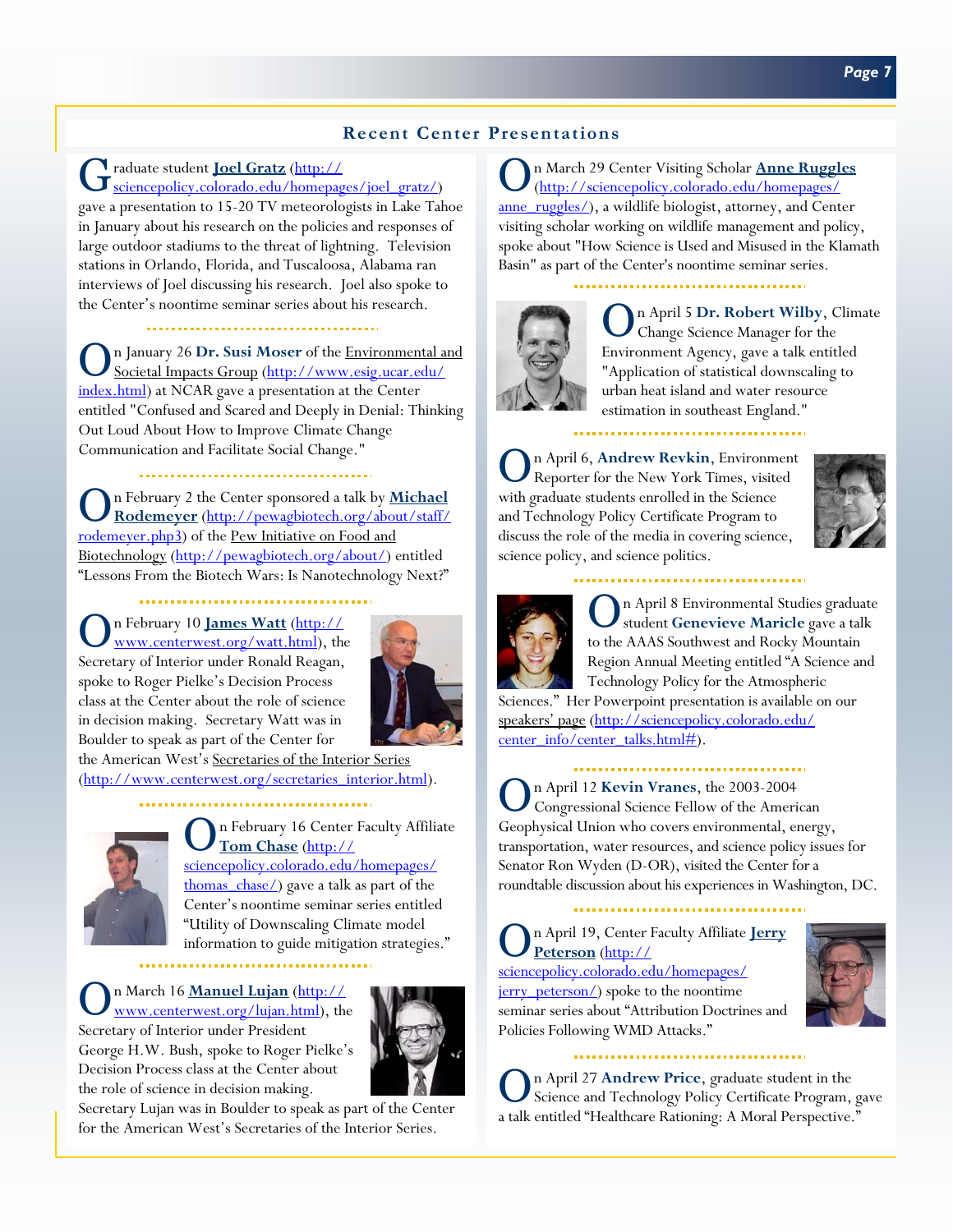## **Recent Center Publications**

- Clark, M.P., S. Gangopadhyay, L.E. Hay, B. Rajagopalan, [and R.L. Wilby, 2004: The Schaake Shuffle: A Method for](http://sciencepolicy.colorado.edu/admin/publication_files/resourse-320-2004.06.pdf)  Reconstructing Space-Time Variability in Forecasted Precipitation and Temperature Fields. (http:// sciencepolicy.colorado.edu/admin/publication\_files/ resourse-320-2004.06.pdf). Journal of Hydrometeorology, Vol. 5, 243-262.
- Clark, M.P. and L.E. Hay, 2004: Use of Medium-Range [Numerical Weather Prediction Model Output to Produce](http://sciencepolicy.colorado.edu/admin/publication_files/resourse-319-2004.07.pdf)  Forecasts of Streamflow. (http://

[sciencepolicy.colorado.edu/admin/publication\\_files/](http://sciencepolicy.colorado.edu/admin/publication_files/resourse-319-2004.07.pdf) resourse-319-2004.07.pdf). Journal of Hydrometeorology, Vol. 5, No. 1, 15-32.

• Stewart, T. S., R. A. Pielke, Jr., and R. Nath, 2004: Understanding User Decision Making and the Value of Improved Precipitation Forecasts: Lessons from a Case Study (http://sciencepolicy.colorado.edu/admin/ [publication\\_files/resourse-489-2004.08.pdf\). Bulletin](http://sciencepolicy.colorado.edu/admin/publication_files/resourse-489-2004.08.pdf) of the American Meteorological Society, Vol. 85, No. 2, 223- 235.

### **Educational Opportunities**

### **MPhil in Technology Policy at University of Cambridge**

The MPhil in Technology Policy<br>
Technology Policy<br>
provides students<br>
with backgrounds in Engineering or Science with the<br>
knowledge and skills required to provide competent leadership **E** UNIVERSITY OF **UP CAMBRIDGE** Technology Policy Judge Institute of Management provides students with backgrounds in Engineering or Science with the in the development and deployment of technology. The emphasis of this progamme is on dual competency, offering students the opportunity to enhance their knowledge in purely technical areas while teaching them to think beyond such considerations by giving them the tools to manage its implementation in wider socio-economic, regulatory and

administrative contexts. The programme is highly relevant to many areas of emerging technology such as the internet, communications technology and biotechnology, as well as to industries such as defense and aerospace, transport, pharmaceuticals and health. These are all

areas in which issues of technology strategy, policy and regulation, as well as industry standard setting and data sharing, will have a substantial impact on the development of the industry and the competitive positioning of companies and countries.

The programme is also relevant to civil engineering, environment and sustainable enterprise, international environmental negotiation, and energy planning and regulation. As barriers to trade continue to fall, large multinational companies become increasingly important, and international agreements are put into place, a country's competitive positioning will be increasingly affected by indicators such as the overall energy efficiency of its economy, and environmental health and quality of life indices. In this context, there will be an increasing demand from business, industry and government for leaders who are able to combine technical backgrounds with an appreciation of technology policy.

### **Participants**

Students on the programme will have well-developed technical skills in engineering, science or other quantitative disciplines, and preferably some work experience. Although the primary purpose of the programme is to provide leaders in technology policy to employers in industry, business and government, it will also serve as a possible coursework component for students who want to progress to a PhD.

### **Further Information, please contact:**

Paula Sparling MPhil in Technology Policy Course Administrator Judge Institute of Management University of Cambridge Trumpington Street Cambridge CB2 1AG United Kingdom

Tel: +44 (0) 1223 765877 Fax: +44 (0) 1223 765877 Email[: p.sparling@jims.cam.ac.uk](mailto: p.sparling@jims.cam.ac.uk)

Or visit the programme's website (http:// [www.jims.cam.ac.uk/programmes/mphil\\_techpol/](http://www.jims.cam.ac.uk/programmes/mphil_techpol/mphil_techpol_f.html) mphil\_techpol\_f.html).

The Technology Policy program is sponsoring a consortium meeting at Peterhouse, the oldest college in Cambridge, on June 28-29, 2004. The programme will emphasize contributions from postgraduate students in the areas of technology, management and policy. For more information [visit the meeting website \(http://www.jims.cam.ac.uk/](http://www.jims.cam.ac.uk/programmes/mphil_techpol/mphil_techpol_f.html) programmes/mphil\_techpol/mphil\_techpol\_f.html).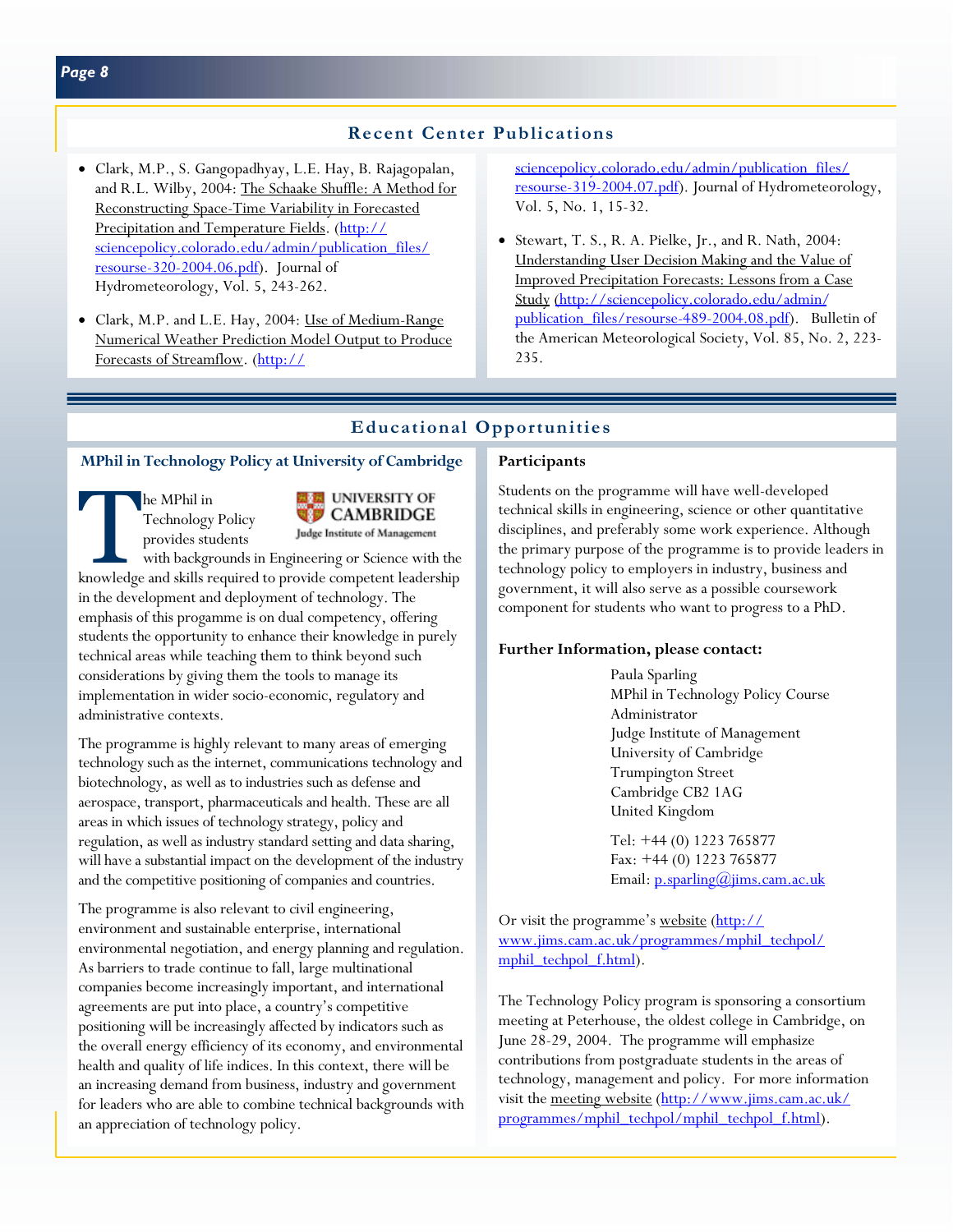# **S&T Policy Opportunities**

# **Program Manager, Consortium for Science Policy and Outcomes (CSPO), Arizona State University**

The Program Manager will organize<br>and coordinate activities, programs<br>and projects for the Consortium for<br>Science Policy and Outsomes (CSPO) and and coordinate activities, programs, and projects for the Consortium for Science Policy and Outcomes (CSPO) and



provide staff support to the consortium's Director. Qualified candidates must be self-starters who are able to work independently to achieve objectives outlined by the Director.

### **Duties include**:

- Serving as a liaison between the consortium and the university and external community to facilitate program objectives and to provide information.
- Coordinating and conducting fundraising activities.
- Conducting research and analysis.
- Writing reports, proposals, letters and other communications.
- Managing the daily operations of the office, including but not limited to; scheduling people, facilities, and services for CSPO activities, purchasing, project management, ordering and maintaining office equipment, and hiring and supervising staff and students.
- Managing CSPO budget.
- Developing and organizing events of varying size and complexity.
- Managing information flow within the office.
- Developing and managing CSPO media outreach strategy.
- Managing selected CSPO projects.

### **Minimum Qualifications:**

- Bachelor's degree in a related field and five years administrative/coordinative program experience.
- OR, Master's degree in field appropriate to area of assignment AND three years administrative/coordinative program experience.
- OR, any equivalent combination of experience and/or education from which comparable knowledge, skills and abilities have been achieved.

### **Desired Qualifications:**

- Evidence of effective communication skills.
- Demonstrated research experience.
- Experience writing proposals and reports.
- Coordinating events of various size and complexity.
- Managing complex projects.
- Coordinating fundraising activities.
- Supervising office operations.
- Developing and managing budgets.
- Scheduling facilities and services.
- Working with media.
- Supervisory experience.
- Demonstrated knowledge with issues in science and technology policy.
- Knowledge of computer applications (e.g., spreadsheets, databases, word processing, presentations, html).

### **General Information:**

CSPO is dedicated to understanding the linkages between science and technology and its effects on society. The Consortium aims to bring scientific and technological knowledge to real social outcomes, by assessing and fostering outcome-based policies across a broad portfolio of scientific research. More information about CSPO is available at [http://www.cspo.org. T](http://www.cspo.org)he work environment will be dynamic, demanding, and fast-paced, and is suited for individuals looking for a challenging opportunity to be involved in projects that could impact the community. Some evening and weekend work, and some travel, may be required.

### **Application Materials:**

Submit Cover letter, chronological resume, writing sample and the names, addresses, and phone numbers of three professional references. Specify job title and the Staff Request Number. Any application that lacks any requested item must be rejected; or departments may provide the opportunity to all applicants to provide missing items prior to screening.

*ASU does not pay candidates for travel expenses associated with interviewing, unless otherwise indicated by the department at the time of call for interview. Work experience must be verifiable to include employment dates. ASU offers generous benefits to its eligible employees including vacation leave, paid holidays, sick leave, self & dependents-reduced tuition, retirement, group life insurance, longterm disability coverage, medical insurance programs, flexible benefits plan and dental insurance plans. You may view our web site at [http://www.asu.edu/hr/jobs/.](http://www.asu.edu/hr/jobs/)* 

### **To Apply:**

Submit material listed above specifying job title and SR# O - 114276 to:

Arizona State University Box 875612 Tempe, AZ 85287-5612 FAX 480-965-6640, resumes@asu.edu

[For more information see the position description \(http://](http://www.hr.asu.edu/vacancy_notice/vacancy_posting.asp?id=114276) www.hr.asu.edu/vacancy\_notice/vacancy\_posting.asp?  $id=114276$ ).